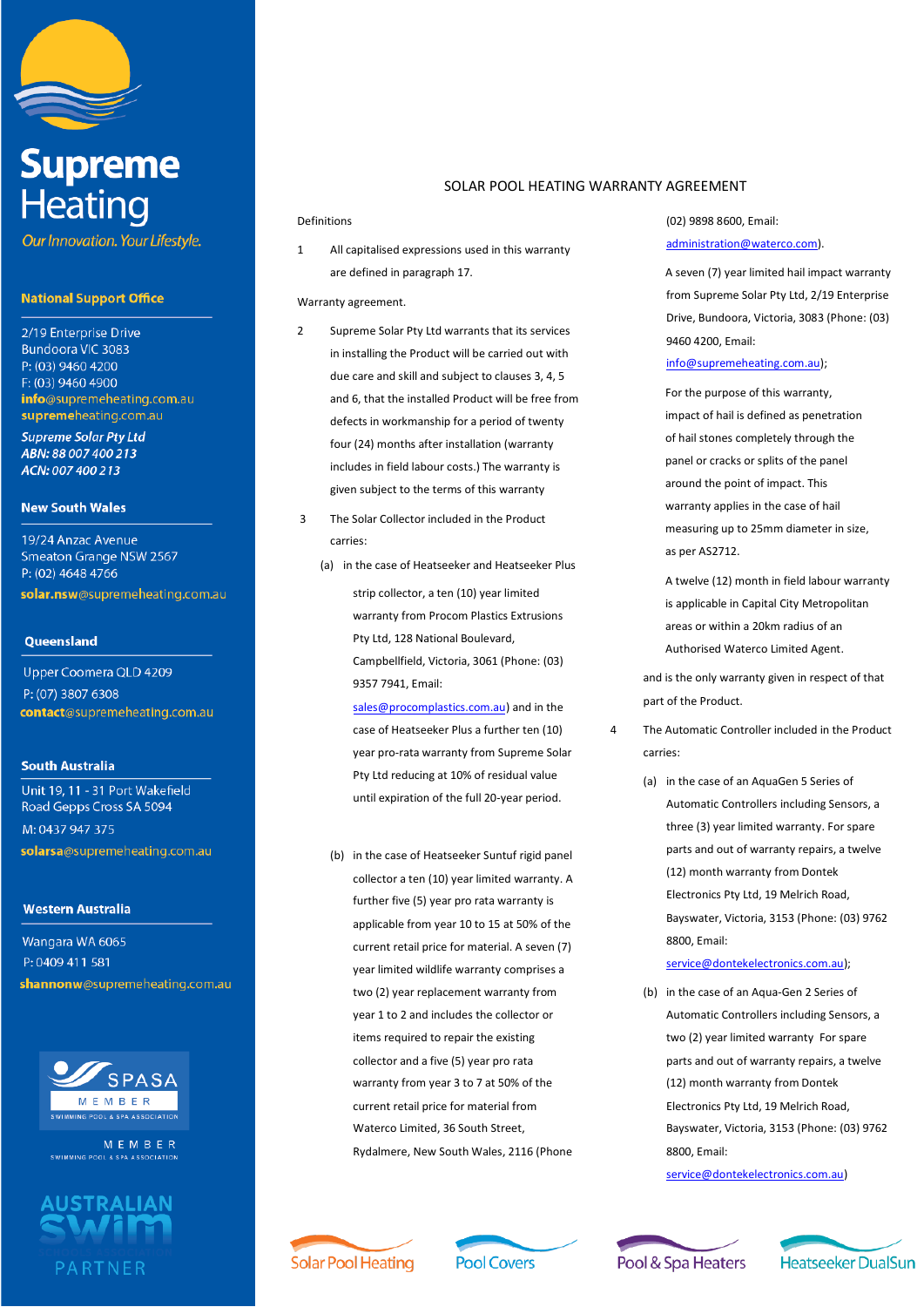

Labour, travel and freight costs incurred as a result of product failure are excluded from this warranty and is the only warranty given in respect of that part of the Product.

- 5 The Solar Pump included in the Product carries:
	- (a) in the case of a SunSol SS Series or Booster AB Series Solar Pump, a two (2) year limited warranty. Two (2) year warranty on the motor, pump body and seal plate, and a one (1) year warranty on the mechanical seal from Reltech Australia Pty Ltd, 43-45 Kylta Road, West Heidelberg, Victoria, 3081 (Phone: (03) 9459 3838, Email: [office@reltech.com.au\)](mailto:office@reltech.com.au);

A twelve (12) month in field labour warranty is applicable in some Capital City Metropolitan areas or within a 20km radius of an Authorised Reltech Australia P/L Service Agent.

and is the only warranty given in respect of that part of the Product.

6 All other components supplied by Supreme Solar Pty Ltd carry a twelve (12) month limited warranty and is the only warranty given in respect of these components of the Product.

#### Exclusions

- 7 Supreme Solar Pty Ltd will not be liable under this warranty where Supreme Solar Pty Ltd's reasonable opinion a defect is caused by:
	- (a) fair wear and tear;
	- (b) negligent, careless or improper use or handling;
	- (c) non-adherence to installation, operating, cleaning or maintenance instructions;
	- (d) harsh or adverse Pool/Spa water conditions;
	- (e) installation, repair to or alteration of any product or parts of the system by any person who has not been authorised by Supreme Solar Pty Ltd to perform such an installation, repair or alteration;
- (f) act of God, riot, fire or other occurrence outside normal working conditions;
- (g) by other abuse or misuse caused by the Purchaser or a third party;
- (h) Damage to the collector caused by any chemical containing or based on any hydrocarbon (e.g. turpentine, kerosene, lighter fluids and solvent based adhesives other than those recommended and distributed by Supreme Solar Pty Ltd or through its authorised agents expressly for use with its products);
- (i) Damage to metal roofs and gutters or any other consequential damage caused by chlorinated or saltwater leaking from the system. Any leaks regardless of cause should be repaired immediately, so that corrosion cannot occur. Regular inspection of the solar system is recommended prior to the swimming season start-up;
- (j) Any damage resulting from animal life except as specified and/or vermin infestation.
- 8 Subject to clause 9, any condition or warranty which would otherwise be implied in this agreement or in relation to the Product is hereby excluded.
- 9 Where legislation implies in this agreement or in relation to the Product any condition or warranty, and that legislation avoids or prohibits provisions in a contract excluding or modifying the application of or exercise of or liability under such condition or warranty, the condition or warranty shall be deemed to be included in this agreement. However, the liability of Supreme Solar Pty Ltd for any breach of such condition or warranty shall be subject to clause 14 and any other applicable exclusions set out in this agreement, be limited, at the option of Supreme Solar Pty Ltd, to one or more of the following: (a) if the breach relates to goods: